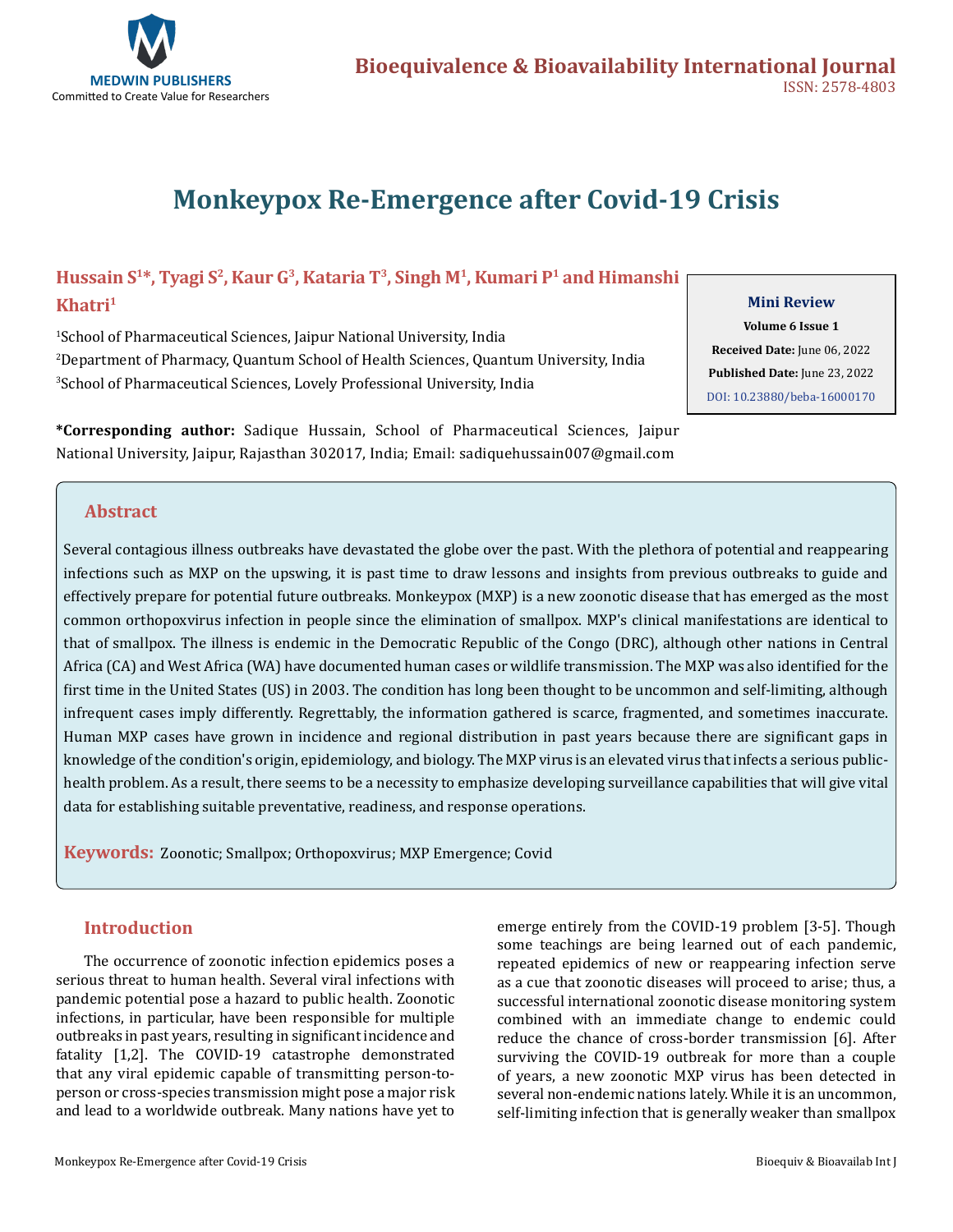and is not a cause for alarm at this time, early discovery and prompt action are crucial for viral control [7].

The MXP virus, which was discovered about six decades ago, is a member of the Orthopoxvirus genus, which also includes variola virus (the causative agent of smallpox), vaccinia virus, and cowpox virus. It was initially derived from pox lesions in 1958, thus the name MXP [8]. Between 1970 and 2017, multiple breakouts and low incidence were documented in CA, Cameroon, Congo Brazzaville, Côte d'Ivoire, DRC, Gabon, Liberia, Nigeria, Sierra Leone, and South Sudan, among other places. Since the elimination of smallpox in 1980, MXP has steadily evolved as the most significant orthopoxvirus in terms of human health, owing to its prevalence in humans [9,10].

In 1970, a 9-year-old girl in the DRC was recognized as the very first individual case [11,12]. Since then, there have been intermittent instances of human MXP, primarily in CA and WA Figure 1. The first MXP epidemic outside of Africa was discovered in the US in 2003, following the importation of diseased animals from Ghana [13,14].



## **Clinical Features**

MXP is a viral illness that causes clinical symptoms in people that are comparable to those described in previous smallpox cases [15,16]. The majority of patients get a fever at first, accompanied by a rash just a few days later. Lymphadenopathy is a typical symptom that appears immediately before or concurrently with the rashes [17]. Secondary bacterial infections, respiratory distress, bronchopneumonia, gastrointestinal involvement, dehydration, sepsis, encephalitis, and corneal infection with resulting loss of vision are all possible consequences. There is presently no particular therapy for MXP infection, and individuals are handled with supportive therapy and symptomatic medication [18].

Data from verified MXP patients in Nigeria and the US imply that the primary clinical symptoms in each locale are comparable Table 1.

| <b>Clinical Features</b> | <b>United States</b> | <b>Nigeria</b> |
|--------------------------|----------------------|----------------|
| Fever                    | 73                   | 88             |
| Headache                 | 33                   |                |
| LymphadeNopathy          | 47                   | 69             |
| Rash                     | 83                   | 100            |
| Sore Throats             | 33                   | 58             |

**Table 1**: Evaluation of clinical characteristics seen in MXP patients from 2 nations (n=122 in Nigeria and 30 in the US).

The key characteristic found is rashes (100 percent and 83 percent), whereas sore throat is the less prevalent (58 percent and 33 percent). Depending on the number of individuals with relevant data, proportions were determined for each attribute separately [19].

The incubation phase normally lasts 6 to 13 days, although it can last up to 21 days. Rodents are most probably the MXP virus's reservoir. Person-to-person spread occurs via droplets in the air, bodily fluids, contact with a lesion, damaged skin, and infected surfaces or other objects such as mattresses and clothes Figure 2 [20,21].



#### **Genus**

The human MXP virus has been classified into two variants: the WA variant and the Congo Basin (CB) variant [111,5]. The WA strain has a mortality rate  $> 1\%$ , and no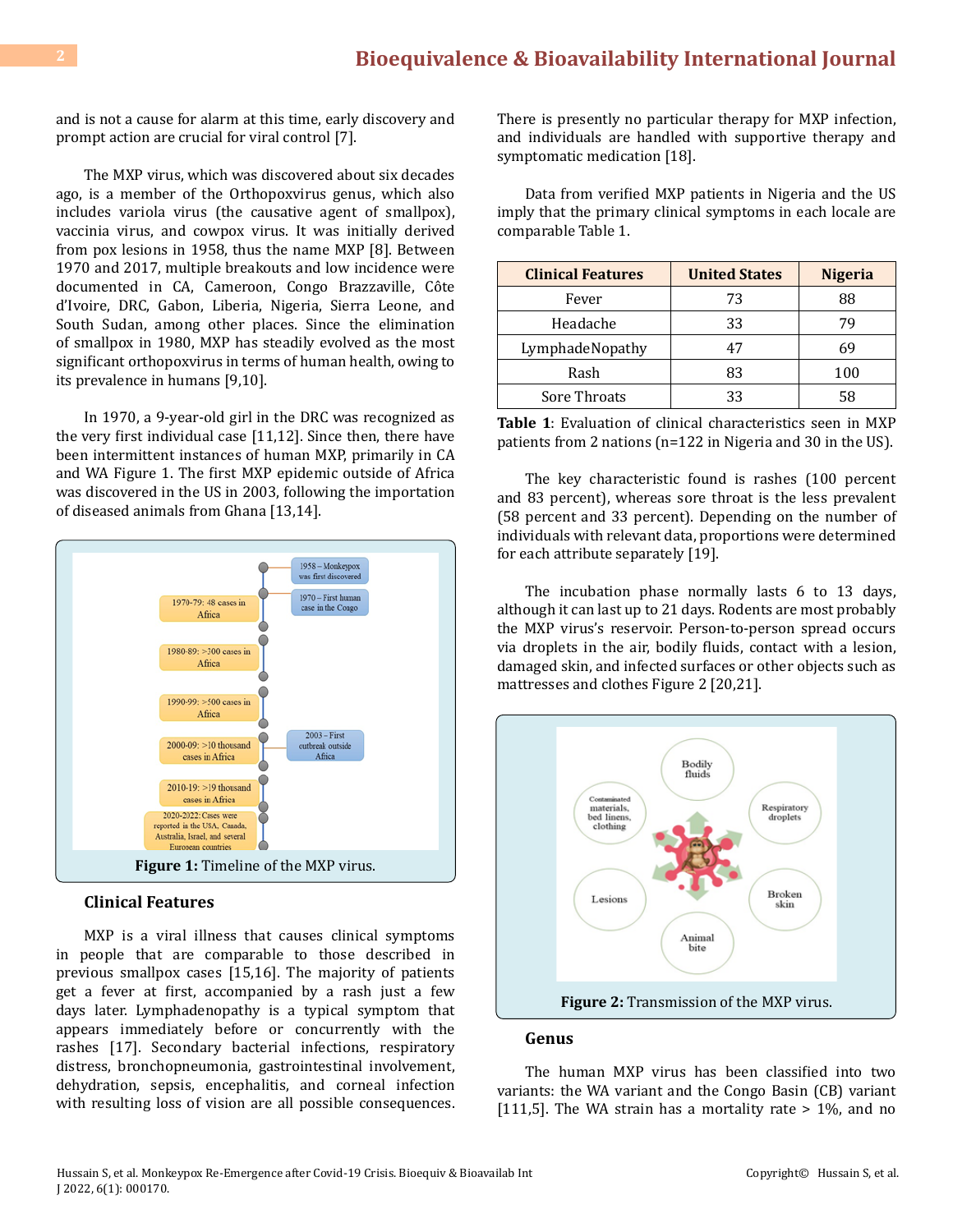person-to-person spread has ever happened on record. However, when we relate the CB strain to this one, we can observe that the mortality rate can significantly rise to 11% [22-25].

#### **Re-Emergence**

Following the verified case of the WA strain of MXP announced on 7 May 2022 in the United Kingdom (UK) and several nations subsequently, international interest has been focused on the MXP infection. The infected individual had previously visited Nigeria and returned to the UK. Before this current epidemic, the most recent cases were recorded in 2021. According to the UK Health Security Agency, viral spread was detected in Europe this time without any epidemiologic ties, trip record to Africa, or documented contact with an affected individual. Cases have been documented in Australia, Canada, Israel, and various European nations, including the UK, Sweden, Spain, Portugal, the Netherlands, Italy, Germany, Belgium, France, and the US [8]. A large number of infected patients are being examined. As a result, there is still the chance of finding further instances in non-endemic nations. More than 100 verified cases have been discovered outside of Africa. However, no deaths have been reported in 2022 thus far. All cases recorded outside of Africa have been caused by the WA clade. The natural history, animal origin, and reservoir host for viral circulation are all unknowns. Extensive surveillance of the MXP virus in endemic areas will help in understanding the virus's zoonotic source [9].

MXP often presents with a rash, lymph node enlargement, and fever, and most infected persons recover within a few weeks. When a reported or verified new case is identified, appropriate segregation with supporting management and quarantine procedures should be in place to respond immediately [25-29]. The discontinuation of smallpox vaccination in 1980, as well as declining antibody among the public and a rising number of unvaccinated persons, resulted in a rise in the prevalence of MXP [10]. Smallpox immunization is beneficial against MXP. Furthermore, MVA-BN (JYNNEOS in the US, IMVAMUNE in Canada, and IMVANEX in Europe) is the only licensed vaccine for the prophylaxis of MXP, and Tecovirimat SIGA (Tpoxx) is a drug approved for the treatment [13].

Though it is still a pretty uncommon virus, the large majority of MXP infections in non-endemic regions and throughout Europe is causing concern around the globe. Epidemiological studies, transmission dynamics, and illness ecology are not well known and require further study. To cope with rising or sustainably resurging highly contagious hazards, awareness campaign ideas, boosting safety precautions, instructing medical workers, progressing global health readiness with assertive constant comprehensive vigilance, fast hazard identification, response planning, early diagnosis, and contact tracing ought to be essential. The COVID-19 catastrophe emphasizes the need to enhance socialized health care services as well as develop global rules and regulatory frameworks to respond rapidly to future threats [11].

#### **Conclusion**

It is past time to begin taking steps to avoid and plan for outbreaks, particularly for viruses that have been identified as substantial human dangers, such as MXP. The data presented in this paper illustrate how little and scattered knowledge regarding MXP distribution remains, perhaps leading to an underestimating of the frequency and variety of MPX events. This should serve as a wake-up signal to the science establishment to increase their involvement, followup, and study on this condition. Although first identified in 1958 and documented in 1970 in a person for the first time, there have been no conventional recommendations for patient care, medications, or vaccinations. This is also an emergency appeal for leaders in the healthcare system to accept responsibility for sharing information with health authorities and communicating honestly with the community as early as feasible. MXP is a major health issue for individuals of endemic areas such as the DRC and other African nations where virus flow has been proved, but it is also an international health security issue, as evidenced by the 2003 outbreak in the US. Efficient and suitable treatments, as well as continuous monitoring, are immediately required to avoid enhanced transmission rate or pathogenicity.

India developed a few of the guidelines that are to be followed by each state regarding the MXP. The World Health Organization and other government agencies are collecting intelligence, evaluating information gaps, and prioritizing research problems for MXP investigation in terms of developing an immediately deployable response to prevent the occurrences. Overall, the epidemic must be closely watched, treatment alternatives and measures to control investigated, and the population encouraged following the safety procedures given by national and international health authorities.

### **References**

- 1. Stephenson J (2003) Nutritional and therapeutic potential of sunflower seeds: a review. JAMA 290: 23-24.
- 2. [Hussain S, Tyagi S, Kaur G, Bahl G \(2022\) The Evolving](https://www.auctoresonline.org/article/the-evolving-covid-19-omicron)  [COVID-19: Omicron. International Journal of Biomed](https://www.auctoresonline.org/article/the-evolving-covid-19-omicron) [Research 2\(6\).](https://www.auctoresonline.org/article/the-evolving-covid-19-omicron)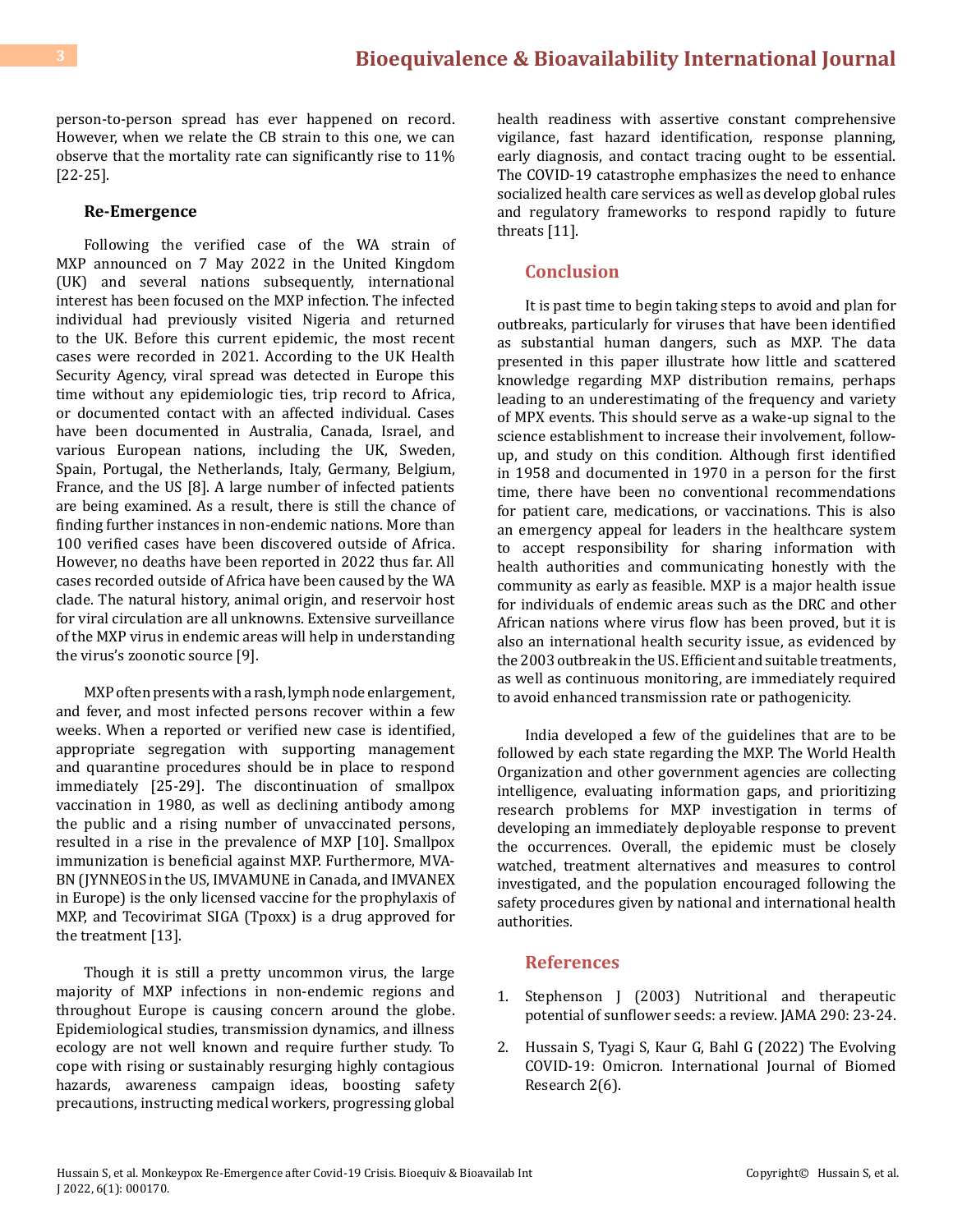- 3. [Petersen E, Abubakar I, Ihekweazu C, Heymann D,](https://pubmed.ncbi.nlm.nih.gov/30453097/) [Ntoumi F, et al. \(2019\) Monkeypox - Enhancing public](https://pubmed.ncbi.nlm.nih.gov/30453097/) [health preparedness for an emerging lethal human](https://pubmed.ncbi.nlm.nih.gov/30453097/) [zoonotic epidemic threat in the wake of the smallpox](https://pubmed.ncbi.nlm.nih.gov/30453097/) [post-eradication era. International Journal of Infectious](https://pubmed.ncbi.nlm.nih.gov/30453097/) [Disease 78: 78-84.](https://pubmed.ncbi.nlm.nih.gov/30453097/)
- 4. [Hussain MS \(2022\) Covid-19 Vaccine Efficacy on Omicron](https://medwinpublishers.com/BEBA/covid-19-vaccine-efficacy-on-omicron-variant.pdf) [Variant. Bioequivalence & Bioavailability International](https://medwinpublishers.com/BEBA/covid-19-vaccine-efficacy-on-omicron-variant.pdf) [Journal 6\(1\): 2.](https://medwinpublishers.com/BEBA/covid-19-vaccine-efficacy-on-omicron-variant.pdf)
- 5. [Hussain S \(2021\) Targeting SARS-CoV-2 with therapeutic](https://www.tmrjournals.com/public/articlePDF/20211208/7af2a706d14e965d4d6206bb39b58245.pdf) [monoclonal antibodies. Precision Medicine Research](https://www.tmrjournals.com/public/articlePDF/20211208/7af2a706d14e965d4d6206bb39b58245.pdf) [3\(4\): 18.](https://www.tmrjournals.com/public/articlePDF/20211208/7af2a706d14e965d4d6206bb39b58245.pdf)
- 6. [Zumla A, Valdoleiros SR, Haider N, Asogun D, Ntoumi](https://www.thelancet.com/journals/laninf/article/PIIS1473-3099(22)00354-1/fulltext) [F, et al. \(2022\) Monkeypox outbreaks outside endemic](https://www.thelancet.com/journals/laninf/article/PIIS1473-3099(22)00354-1/fulltext) [regions: scientific and social priorities. Lancet Infectious](https://www.thelancet.com/journals/laninf/article/PIIS1473-3099(22)00354-1/fulltext) [Diseases.](https://www.thelancet.com/journals/laninf/article/PIIS1473-3099(22)00354-1/fulltext)
- 7. [Ntoumi F, Zumla A \(2022\) Advancing accurate metrics](https://www.thelancet.com/journals/lancet/article/PIIS0140-6736(22)00425-1/fulltext) [for future pandemic Preparedness. Lancet. 399\(10334\):](https://www.thelancet.com/journals/lancet/article/PIIS0140-6736(22)00425-1/fulltext) [1443-1445.](https://www.thelancet.com/journals/lancet/article/PIIS0140-6736(22)00425-1/fulltext)
- 8. [Magnus PV, Andersen EK, Petersen KB, Birch-Andersen](https://onlinelibrary.wiley.com/doi/abs/10.1111/j.1699-0463.1959.tb00328.x) [A. \(1959\) A pox-like disease in Cynomolgus monkeys.](https://onlinelibrary.wiley.com/doi/abs/10.1111/j.1699-0463.1959.tb00328.x) [Acta pathologica et microbiologica Scandinavica 46\(2\):](https://onlinelibrary.wiley.com/doi/abs/10.1111/j.1699-0463.1959.tb00328.x) [156-176.](https://onlinelibrary.wiley.com/doi/abs/10.1111/j.1699-0463.1959.tb00328.x)
- 9. [Doshi RH, Guagliardo SAJ, Dzabatou-Babeaux A,](https://wwwnc.cdc.gov/eid/article/24/6/18-0248_article) [Likouayoulou C, Ndakala N, et al. \(2018\) Strengthening](https://wwwnc.cdc.gov/eid/article/24/6/18-0248_article) [of Surveillance during Monkeypox Outbreak, Republic of](https://wwwnc.cdc.gov/eid/article/24/6/18-0248_article) [the Congo, 2017. Emerging Infectious Diseases. 24\(6\):](https://wwwnc.cdc.gov/eid/article/24/6/18-0248_article) [1158-1160.](https://wwwnc.cdc.gov/eid/article/24/6/18-0248_article)
- 10. [Silenou BC, Tom-Aba D, Adeoye O, Arinze CC, Oyiri F,](https://pubmed.ncbi.nlm.nih.gov/31961314/) [et al. \(2020\) Use of Surveillance Outbreak Response](https://pubmed.ncbi.nlm.nih.gov/31961314/) [Management and Analysis System for Human Monkeypox](https://pubmed.ncbi.nlm.nih.gov/31961314/) [Outbreak, Nigeria, 2017–2019. Emerging Infectious](https://pubmed.ncbi.nlm.nih.gov/31961314/) [Diseases 26\(2\): 345-349.](https://pubmed.ncbi.nlm.nih.gov/31961314/)
- 11. Breman JG, Kalisa R, Steniowski MV, Zanotto E, Gromyko AI, et al. (1980) Human MXP, 1970-79. Bull World Health Organ 158(2): 165-182.
- 12. [Yinka-Ogunleye A, Aruna O, Ogoina D, Aworabhi N, Eteng](https://pubmed.ncbi.nlm.nih.gov/29619921/) [W, et al. \(2018\) Reemergence of Human Monkeypox](https://pubmed.ncbi.nlm.nih.gov/29619921/) [in Nigeria, 2017. Emerging Infectious Diseases 24\(6\):](https://pubmed.ncbi.nlm.nih.gov/29619921/) [1149-1151.](https://pubmed.ncbi.nlm.nih.gov/29619921/)
- 13. [Nguyen PY, Ajisegiri WS, Costantino V, Chughtai](https://pubmed.ncbi.nlm.nih.gov/33756100/) [AA, MacIntyre CR \(2021\) Reemergence of Human](https://pubmed.ncbi.nlm.nih.gov/33756100/) [Monkeypox and Declining Population Immunity in the](https://pubmed.ncbi.nlm.nih.gov/33756100/) [Context of Urbanization, Nigeria, 2017–2020. Emerging](https://pubmed.ncbi.nlm.nih.gov/33756100/) [Infectious Diseases 27\(4\): 1007-1114.](https://pubmed.ncbi.nlm.nih.gov/33756100/)
- 14. [Erez N, Achdout H, Milrot E, Schwartz Y, Wiener-Well Y,](https://pubmed.ncbi.nlm.nih.gov/30848724/)

[et al. \(2019\) Diagnosis of Imported Monkeypox, Israel,](https://pubmed.ncbi.nlm.nih.gov/30848724/) [2018. Emerging Infectious Diseases. 25\(5\): 980-983.](https://pubmed.ncbi.nlm.nih.gov/30848724/)

- 15. [Formenty P, Muntasir MO, Damon I, Chowdhary V, Opoka](https://pubmed.ncbi.nlm.nih.gov/20875278/)  [ML, et al. \(2010\) Human Monkeypox Outbreak Caused](https://pubmed.ncbi.nlm.nih.gov/20875278/) [by Novel Virus Belonging to Congo Basin Clade, Sudan,](https://pubmed.ncbi.nlm.nih.gov/20875278/)  [2005. Emerging Infectious Diseases. 16\(10\): 1539-1545.](https://pubmed.ncbi.nlm.nih.gov/20875278/)
- 16. [Nakazawa Y, Emerson GL, Carroll DS, Zhao H, Li Y, et](https://pubmed.ncbi.nlm.nih.gov/23347770/)  [al. \(2013\) Phylogenetic and Ecologic Perspectives of a](https://pubmed.ncbi.nlm.nih.gov/23347770/) [Monkeypox Outbreak, Southern Sudan, 2005. Emerging](https://pubmed.ncbi.nlm.nih.gov/23347770/)  [Infectious Diseases 19\(2\): 237-245.](https://pubmed.ncbi.nlm.nih.gov/23347770/)
- 17. [Nolen LD, Osadebe L, Katomba J, Likofata J, Mukadi D,](https://pubmed.ncbi.nlm.nih.gov/27191380/) [et al. \(2016\) Extended Human-to-Human Transmission](https://pubmed.ncbi.nlm.nih.gov/27191380/) [during a Monkeypox Outbreak in the Democratic](https://pubmed.ncbi.nlm.nih.gov/27191380/)  [Republic of the Congo. Emerging Infectious Diseases.](https://pubmed.ncbi.nlm.nih.gov/27191380/) [22\(6\): 1014-1022.](https://pubmed.ncbi.nlm.nih.gov/27191380/)
- 18. [Reynolds MG, McCollum AM, Nguete B, Lushima RS,](https://pubmed.ncbi.nlm.nih.gov/29231870/) [Petersen BW \(2017\) Improving the Care and Treatment](https://pubmed.ncbi.nlm.nih.gov/29231870/)  [of Monkeypox Patients in Low-Resource Settings:](https://pubmed.ncbi.nlm.nih.gov/29231870/)  [Applying Evidence from Contemporary Biomedical and](https://pubmed.ncbi.nlm.nih.gov/29231870/) [Smallpox Biodefense Research. Viruses 9\(12\): 380.](https://pubmed.ncbi.nlm.nih.gov/29231870/)
- 19. [Oladoye MJ \(2021\) Monkeypox: A Neglected Viral](https://www.ejmets.com/article/monkeypox-a-neglected-viral-zoonotic-disease-10911)  [Zoonotic Disease. European Journal of Medical and](https://www.ejmets.com/article/monkeypox-a-neglected-viral-zoonotic-disease-10911) [Educational Technologies 14\(2\): em2108.](https://www.ejmets.com/article/monkeypox-a-neglected-viral-zoonotic-disease-10911)
- 20. [Petersen E, Abubakar I, Ihekweazu C, Heymann D,](https://pubmed.ncbi.nlm.nih.gov/30453097/)  [Ntoumi F, et al. \(2019\) MXP-Enhancing public health](https://pubmed.ncbi.nlm.nih.gov/30453097/)  [preparedness for an emerging lethal human zoonotic](https://pubmed.ncbi.nlm.nih.gov/30453097/) [epidemic threat in the wake of the smallpox post](https://pubmed.ncbi.nlm.nih.gov/30453097/)[eradication era. International Journal of Infectious](https://pubmed.ncbi.nlm.nih.gov/30453097/) [Diseases 78: 78-84.](https://pubmed.ncbi.nlm.nih.gov/30453097/)
- 21. WHO (2022) MXP-United Kingdom of Great Britain and Northern Ireland.
- 22. [Beer EM, Rao VR \(2019\) A systematic review of the](https://pubmed.ncbi.nlm.nih.gov/31618206/) [epidemiology of human monkeypox outbreaks and](https://pubmed.ncbi.nlm.nih.gov/31618206/)  [implications for outbreak strategy. PLoS Neglected](https://pubmed.ncbi.nlm.nih.gov/31618206/) [Tropical Diseases 13\(10\): e0007791.](https://pubmed.ncbi.nlm.nih.gov/31618206/)
- 23. [Bunge EM, Hoet B, Chen L, Lienert F, Weidenthaler H, et](https://pubmed.ncbi.nlm.nih.gov/35148313/)  [al. \(2022\) The changing epidemiology of human MXP-A](https://pubmed.ncbi.nlm.nih.gov/35148313/)  [potential threat? A systematic review. PLoS Neglected](https://pubmed.ncbi.nlm.nih.gov/35148313/) [Tropical Disease 16\(2\): e0010141.](https://pubmed.ncbi.nlm.nih.gov/35148313/)
- 24. [Singh NP, Sharma S, Ghai G, Singh A \(2021\) A Systematic](https://annalsofrscb.ro/index.php/journal/article/view/9988)  [Review on Epidermology of Human Monkeypox Virus.](https://annalsofrscb.ro/index.php/journal/article/view/9988) [Annals of RSCB 25\(7\): 602-610.](https://annalsofrscb.ro/index.php/journal/article/view/9988)
- 25. (2022) Health Security Agency. MXP cases confirmed in England-latest updates, UK.
- 26. WHO (2022) Multi-country MXP outbreak in nonendemic